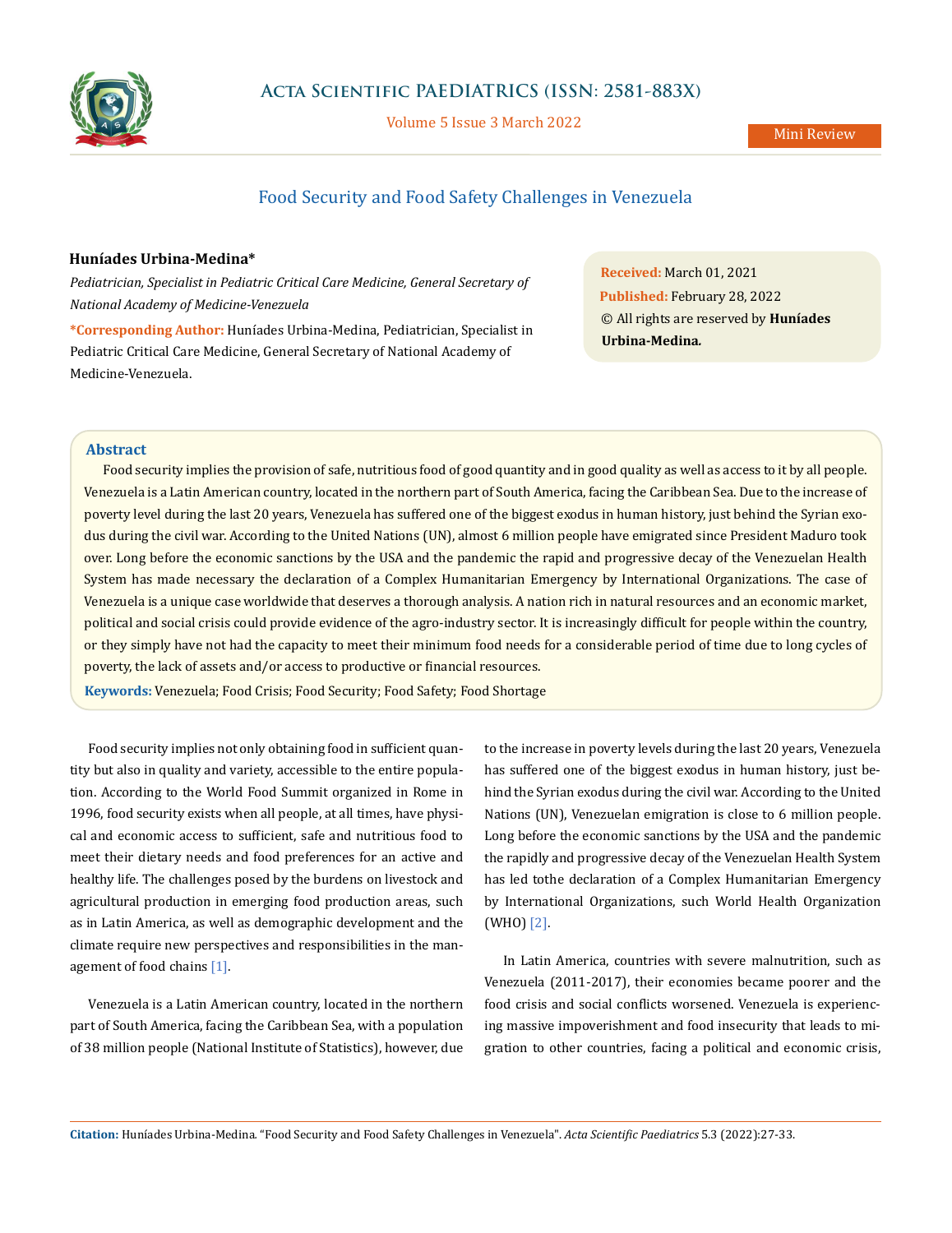marked by prolonged hyperinflation, with strict government and military control over all stages of the food chain, as well as becoming to food imports, to the detriment of national producers. As a result, agri-food production, food security, and even the population's right to food have been affected.

The serious effect of the food crisis on the health of Venezuelans is more noticeable in vulnerable population groups such as pregnant women, children and the elderly. With a limited supply of brands and products and rampant hyperinflation, the population is forced to depend on social food distribution programs through the Local Supply and Production Committees (CLAP), in which consumers do not have the power to decideto choose brands, quality or prices and the discriminatory and politicized use of this system has been denounced and documented by several NGOs [3].

As a norm based on equality and universal distribution, the food available must be accessible to the entire population in quality and quantity and allow the inhabitants to have the possibility of choosing the foods they wish to eat. It is possible that the existence of food in rural communities is not reflected in the city market, due to problems in accessibility to urban centres, such as access roads, means of transport, availability of fuel and spare parts for trucks of cargo, something that has been happening since the last 5 years in Venezuela, which has been accentuated with the mobility retraction measures during the CoViD-19 pandemic. Unemployment increased 6.9 percent nationally. In addition, 43% of households have reported the inability to work or the loss of some income, which has led to an increase in poverty in this country, which until the 2000s was a model of growth and well-being for their families. Currently (February 20, 2021) the minimum wage in Venezuela is at 1.2 US dollars per month, which barely covers 0.8 of the basic basket. 57% of household report some form of food deprivation, 45% do not consume meat and 74% do not consume dairy products, 27% of household say they are begging and 42% obtain food from the garbage to eat.

In the case of the poorest households, these effects were or are being more discouraging, reaching 52.6%. In relation to the disproportionate increase in the prices of consumer goods, 70% of households pointed to quarantine as a cause. The pattern of food consumption has changed, resulting in insufficient quantity and quality, without variety, based on carbohydrates such as rice, corn,

pasta, grains and oil; lacking in animal proteins, vitamins A, B and C and minerals (iron, folic acid, zinc and calcium), since in Venezuela there is no enrichment policy for mass consumption flours. The direct effect is the increase in malnutrition and hidden hunger in the most vulnerable. Chronic malnutrition, the main nutritional problem, which in recent years, according to reports from private institutions (Caritas, Foundation Bengoa and CANIA) overlaps with caloric-protein deficit and nutrient deficiencies, reporting growth retardation (moderate and severe) and acute malnutrition that mainly affects children under two years of age, from areas with fewer resources. The three immediate determinants of a child's nutritional status: food security, adequate care and health, are strongly affected by poverty [4].

The case of Venezuela is a unique case worldwide that deserves an exhaustive analysis. A nation with a high level of natural resources and a marked economic, political and social crisis, without reaching the extremes of internal civil conflicts or some natural adverse event, manifests the effects of such adverse events, given by disaster in the economic system, poverty, unemployment, disarticulation of health programs, which has made the WHO declare a Complex Humanitarian Emergency in Venezuela.

All the initiatives carried out by the national government are not integrated into a universal and comprehensive social policy; It presents articulation, planning and execution failures, especially because the promised institutional framework has not been created. Furthermore, the initiatives continue to be insufficient in the face of the social problems that they try to tackle, since they have a basically structural origin. Venezuela is a country in "critical food autonomy", since its food balance statistics have always shown that more than 2/5 of the calories and proteins available for human consumption come from abroad, returning to a port economy, to the detriment of the national industry and favoring corruption and the illegal diversion of funds [3,4].

Food in Venezuela suffers the impact of high inflation and shortages. Some of the laws and the policy of expropriation, confiscation and invasion of food companies and productive farms, caused a drop in national production, so most of the food is imported, some deficient in quality and safety. It is increasingly difficult for people within the country to have access to food, due to long cycles of poverty, lack of assets and/or access to productive or financial resources [5].

**Citation:** Huníades Urbina-Medina*.* "Food Security and Food Safety Challenges in Venezuela". *Acta Scientific Paediatrics* 5.3 (2022):27-33.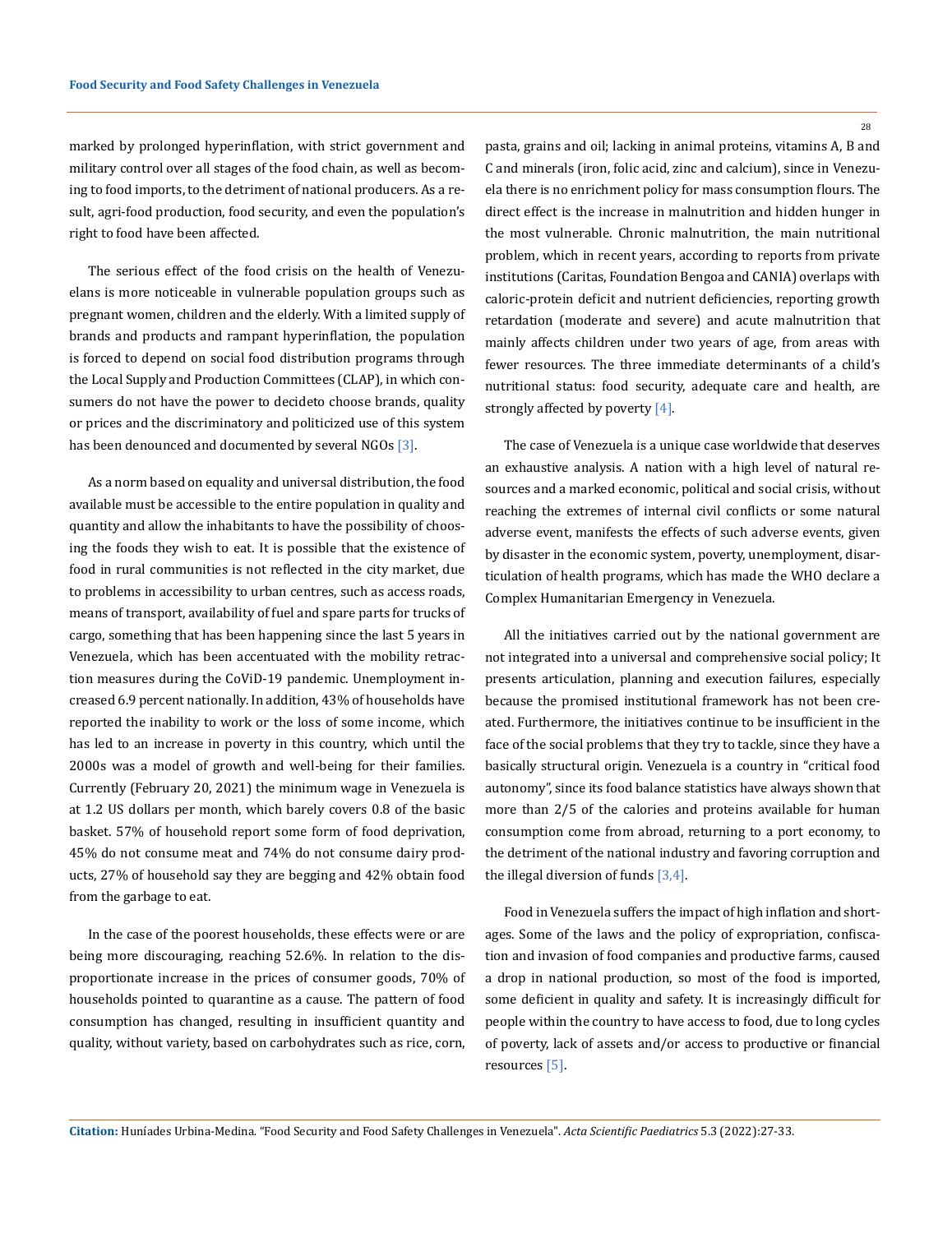The Food and Agriculture Organization of the United Nations (FAO) warned that the food security situation in Venezuela will worsen this year due to the decrease in imports and production of cereals. In its most recent report, FAO reported that the rice and maize harvest is nearing completion and production prospects are unfavorable due to the considerable reduction in plantings and low yields. The United Nations pointed out that the shortage of agricultural inputs and fuels significantly affected performance due to the decrease in rainfall in the period from February to April in the main producing areas of central-western Venezuela. In addition, the FAO stated that the country's import capacity has deteriorated due to the continuous depreciation of the Bolívar (Venezuelan currency) against the dollar and the decline in foreign exchange reserves, after the fall in oil revenues and the imposition of sanctions in August 2017, however, the deterioration in the quality of life of Venezuelans in relation to food security has been present for the last 10 years, being aggravated by the sanction measures by the USA and the pandemic  $[6]$ .

The Food Security Assessment conducted by the World Food Program indicated that around 9.3 million people (one third of the population) are food insecure and in need of assistance, of which 2.3 million (8% of the population) population) were classified as severe food insecurity [7].

It is important to emphasize that increased food production does not necessarily mean more food for those who need it. Food production is not the same as food availability, and aggregate availability and the ability to purchase food (food rights) are very different things. Food insecurity is basically a problem of poverty, which affects the most vulnerable social groups (children, women, and the elderly) both in terms of access to social networks and security or productive assets (capital, land, agricultural inputs). Therefore, malnutrition can be a threat to urban and rural dwellers at different times and for different reasons [8].

The United Nations Development Program (UNDP) classifies countries into four levels of human development by combining measures of life expectancy, education, and per capita income. The 2019 Human Development Report (HDI) contained the HDI for 189 countries and territories and 15 regions or groups of countries based on data collected in 2018. The final HDI is a value between 0 and 1 with countries grouped into four categories based on value, very high for an HDI of 0.800 and above, high from 0.700 to 0.799, 29

medium from 0.550 to 0.699 and low below 0.550. The Venezuelan values are: Human Development Index: 0.726, life expectancy at birth (years) 72.1, expected years of schooling (years) 12.8, HDI adjusted for inequality (IHDI) 0.600, although these values are not reflected in the national reality suffered by Venezuelans [9].

Guaranteeing food security in the population is a challenge for the countries of the world. The main objectives are the reduction of poverty and hunger, along with other objectives that guarantee sustainable development and other aspects related to education, environmental sanitation and health. The first stages of food insecurity can be evaluated through qualitative methods, which allow it to be detected from the moment the individual perceives that they are in food vulnerability. For example, when it is observed that the economic income is not enough to buy food for all members of the household or that an adult or child does not eat the quantity and quality of food that they would like. In children, it can be expressed with phrases such as: "when I'm alone, not like", "go to bed earlier so as not to feel hungry." Older adults also express food vulnerability through situations such as "not having enough economic resources to buy their food", "stopping eating when they feel sadness or family abandonment", "sacrificing the purchase of food due to the need to buy medicine, situations that are lived day by day among the most disadvantaged and vulnerable population, according to what is expressed in the Venezuelan Living Conditions Survey (ENCOVI) [8].

The quantitative method makes it possible to measure the amount of food available in the country and at home, the purchasing power of the food and the environmental and biological variables that allow it to be used. From this approach, food security in Venezuela presents the following characteristics: for the year 2012, the notorious phenomenon of food shortages began in the country, which since then has been accentuated, reaching figures in 2015 never before recorded in the country. This caloric availability is made up of 66 percent by foods such as cereals, fats and sugars, a pattern associated with the development of cardiometabolic diseases such as obesity, diabetes and arterial hypertension, the main causes of mortality in the Venezuelan population.

The improvement in food availability has a strong import component until 2013, but for 2015 there is a severe supply crisis that imposes restrictions on the population in access to food. Access to food is one of the most affected dimensions of food security in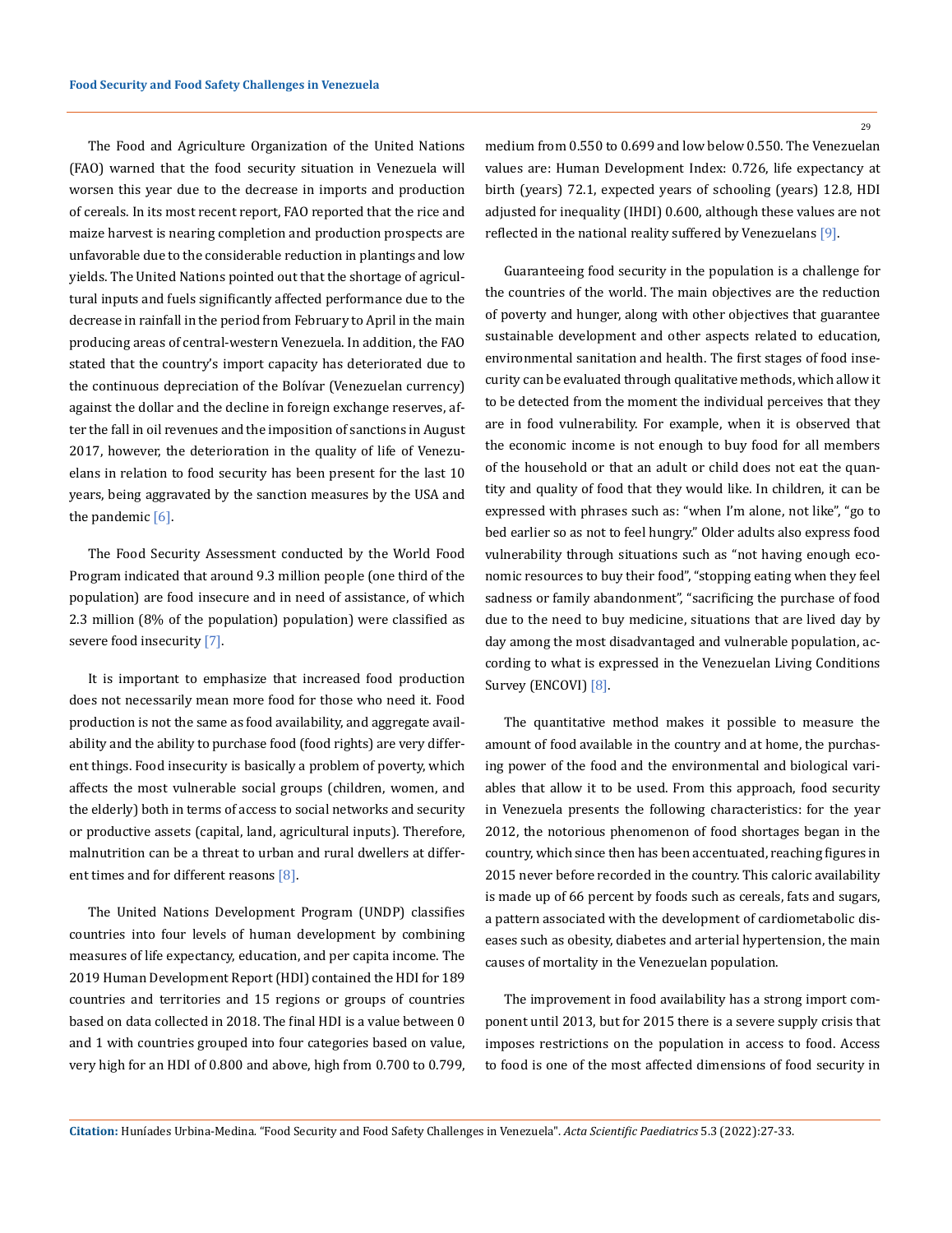Venezuela, considering the decreasing trend of the Venezuelan real wage, added to a high cost of the food basket and a minimum wage of 1,2 dollar per month. The pattern of food consumption reported by the National Survey (Venezuela) of Living Conditions (ENCOVI) for the year 2019 reflects that as economic income decreases, the type of food is monotonous and composed of foods with high caloric density. The main foods consumed by the Venezuelan population are cereals and sugary drinks, whose excessive consumption is associated with cardiometabolic diseases. According to this survey, Venezuela is the poorest country in Latin America and the nutritional profile is similar to countries in Africa [10].

ENCOVI data indicate that, in recent years, the country has shown signs of evident deterioration, poverty and food insecurity are increasing. According to the poverty line, 90% of the Venezuelan population is poor and of these 60% would be in extreme poverty. It can be assured that, at present in Venezuela, the four dimensions of food security are severely compromised: access, availability, use and stability, which means that the population loses jobs or their monthly minimum wage is 1,2 dollar, must request government aid and subsidy through the different populist programs offered by the government, being subjected to humiliation, and obtaining poor quality food, sporadically, as long as they obtain a carnet (national card) to be able to be beneficiaries of these programs, which should be universal, free and without political discrimination [10].

Of the 44% of the inactive population, half allege that they attend to responsibilities at home. Between 2014 and 2019, the percentage of employees decreased from 62% to 46%. It has been in services and informal commerce where the population has found some form of employment. More than 80% work in this area. The poor are increasingly dependent on non-labor transfer bonds (pensions, remittances, public transfers, and private transfers), and payments made by state programs represent 25.3% of total household income. According to ENCOVI, as of 2018, the weight of this type of contributions has doubled with respect to total income, which ranges between 1 and 5 dollars. However, the study determines that state transfers have only reduced extreme poverty by 1.5% [10].

General policies for assisting the population fail or do not reach highly vulnerable groups. The State has the need to implement compensatory or emergency policies to mitigate the consequences of food and nutritional insecurity. In Venezuela, these policies have been characterized by high social spending, improvisation, failures in the quality of management and problems for the sustainability of the programs. These policies have been characterized by being predominantly welfare, susceptible to corruption, out of context, with a strong component of political doctrine, food imports and unable to guarantee the right to food of citizens freely, with quality and in a manner timely [4].

The main indicator to monitor food security in the world is food consumption per capita. Malnutrition in a given country is determined by its DES in relation to a minimum threshold defined as corresponding to the average DES that represents a minimum level or energy requirements for people, allowing only light activity. This level varies from 1,720 to 1,960 calories/day/person, depending on the country. For countries where the average DES is close to the threshold, most people are undernourished, while experience shows that for countries with a DES level of around 2,700 calories, the proportion of undernourished individuals becomes small, except in conditions of extreme inequality. The nutritional levels of Venezuelan children under 5 years of age are compared with those of the poorest countries in the world. 30% (639 thousand) of children under 5 years of age present chronic malnutrition (by weight or height) and 8% (166 thousand) present global malnutrition by weight/age indicator. With the official minimum wage that is close to 1.2 dollars/month, only 0.8% of the basic food basket is covered, reporting that 57% of the households suffer from some form of food deprivation, 45 of the households do not consume meat and 74% do not consume dairy products [4,11].

Hunger is the most extreme manifestation of the multidimensional phenomenon of poverty, which is why the eradication of hunger is fundamental in the development process of nations. Pervasive and persistent hunger impedes progress on other aspects of poverty reduction and weakens the foundations for economic growth. Hunger also represents an extreme case of market failure, because the people who need food the most are those who produce the least demand, due to low subsistence incomes, which limits access to markets. Although the world produces far more food than is necessary to provide everyone with an adequate diet, 800 million people, almost one in seven, do not have enough to eat. [8].

The right to food was first declared in the 1940s in the Universal Declaration of Human Rights and the Food and Agriculture Organization (FAO). However, there has been little progress towards

30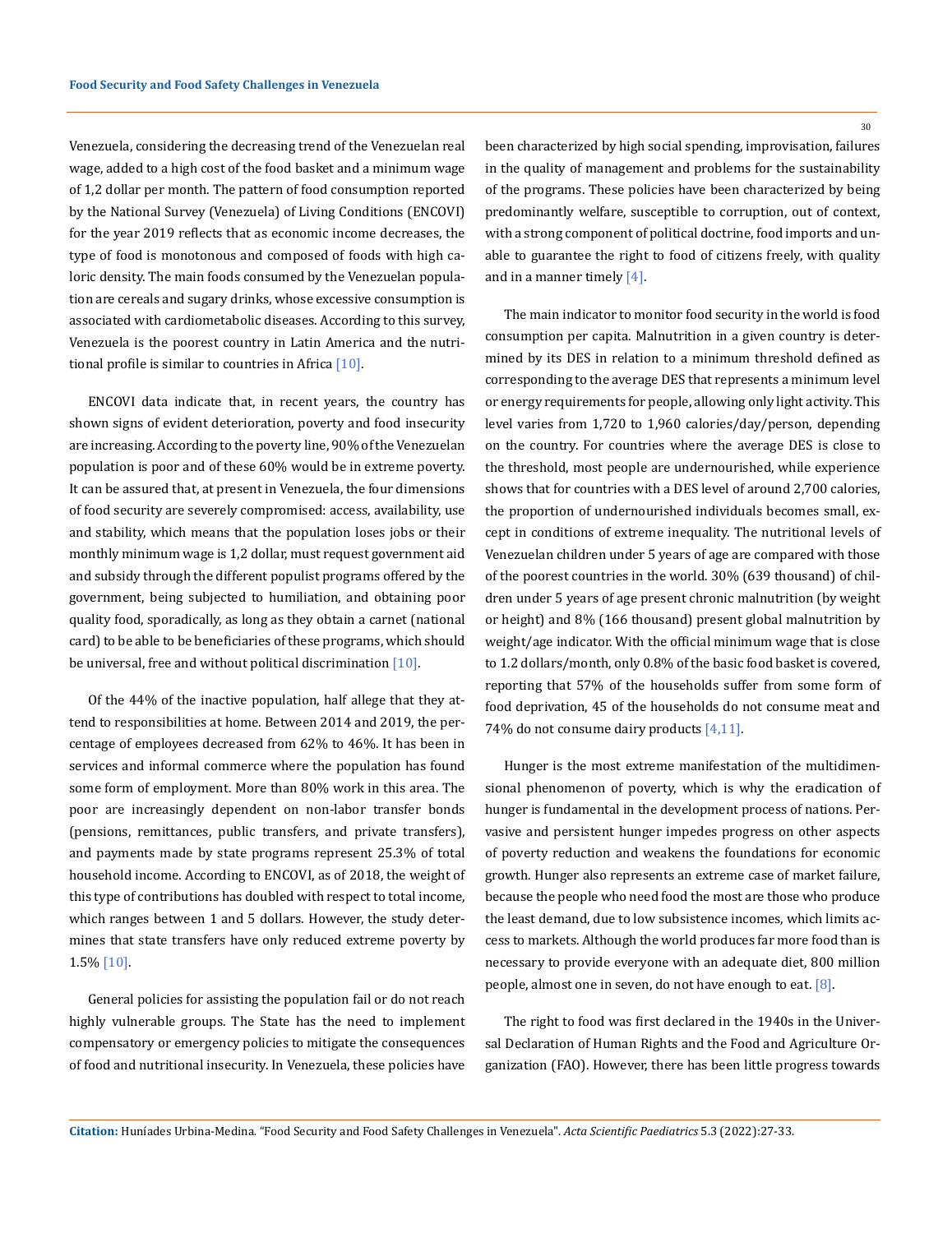its implementation. The United Nations (UN) Committee on Economic, Social and Cultural Rights has facilitated the task of implementing this fundamental right to guide how states can fulfill their obligations to respect, protect and fulfill this right [10].

Unfortunately, very little purposeful action has been taken to eradicate hunger. The number of hungry people in the world is not falling fast enough to reach the goal enshrined in the 1996 WFS Plan of Action. The Plan calls for a reduction in the number of undernourished people from 816 million in 1990- 92 (the base period) to 408 million in 2015. Latest FAO figures show that to reach the goal, the number of hungry people will have to decrease by 22 million annually, compared to the 6 million annually reached on average during the late nineties. This slow progress increases the difficulty of reaching the 2030 target. The fact that this slight downward trend in the number of hungry people has been driven by a group of large countries is also cause for concern. Most developing countries have seen an increase or no significant change in the number of undernourished among them [11].

Hungry people make poor workers, they are poor learners (if they go to school at all), they are prone to getting sick and they die young. Hunger is also passed down from generation to generation, as malnourished mothers give birth to underweight children whose potential for physical and mental activity is limited. The productivity of people and the growth of entire nations are severely compromised by widespread hunger. Hunger breeds despair and the hungry are easy prey for those seeking to gain power and influence through crime, force or terror, jeopardizing national and global stability. Therefore, it is in everyone's interest to fight hunger. A direct attack on hunger will greatly improve the chances of achieving the other Millennium Development Goals, not only for poverty reduction, but also those related to education, child mortality, health and maternal diseases [12].

Easy access to safe and nutritious food is a basic human right. However, each year around the world more than 420,000 people die and about 600 million people, almost one in ten, fall ill after eating food contaminated with bacteria, viruses, parasites, toxins or chemicals. In fact, foodborne hazards are known to cause more than 200 acute and chronic illnesses, from digestive tract infections to cancer. Hunger is on the rise and preventable foodborne illness continues to affect millions of people each year. Food safety prob31

lems hamper global food security and exacerbate the cycle of poverty that affects the most vulnerable populations [13].

Unsafe food accounted for 33 million disability-adjusted life years in 2010. As for the economic price tag, unsafe food costs lowand middle-income economies alone about US\$ 95 billion in lost productivity annually and can curtail trade. Unsafe food prevents the suitable uptake of nutrients and renders it unsuitable for human consumption and can lead to long-term growth and developmental delays in children. Poor nutrition makes people more susceptible to diseases. It is a vicious cycle that must be broken. Sustainable Development Goal 2, which is about ending hunger, achieving food security, improving nutrition and promoting sustainable agriculture, can only be achieved when food is safe for people to eat [14].

The increased globalization of the world's food supply means populations worldwide are more exposed to food hazards. This is of particular concern for countries that rely heavily on food imports. Many developing countries import a significant share of the food supply for their population. Importing countries have progressively set up inspection measures to protect the health of their populations and ensure fair practices in food trade. However, over time, higher volumes of imported foods, together with the diversification of origin and growing complexity of the technologies used for traditional monitoring approaches, based on intermittent or irregular inspections at borders, is no longer considered adequate [14,15].

Unhealthy food alone costs low- and middle-income economies about \$ 95 billion in lost productivity annually. Unsafe foods prevent proper absorption of nutrients and make them unsuitable for human consumption and can cause long-term delays in children's growth and development. Sustainable Development Goal 2, which seeks to end hunger, achieve food security, improve nutrition and promote sustainable agriculture, can only be achieved when food is safe for people to consume [14].

Food-importing countries have progressively established inspection measures to protect the health of their populations, however, over time, the higher volumes of imported food, along with diversification of origin and the increasing complexity of the technologies used for monitoring, are no longer considered adequate [14,15].

**Citation:** Huníades Urbina-Medina*.* "Food Security and Food Safety Challenges in Venezuela". *Acta Scientific Paediatrics* 5.3 (2022):27-33.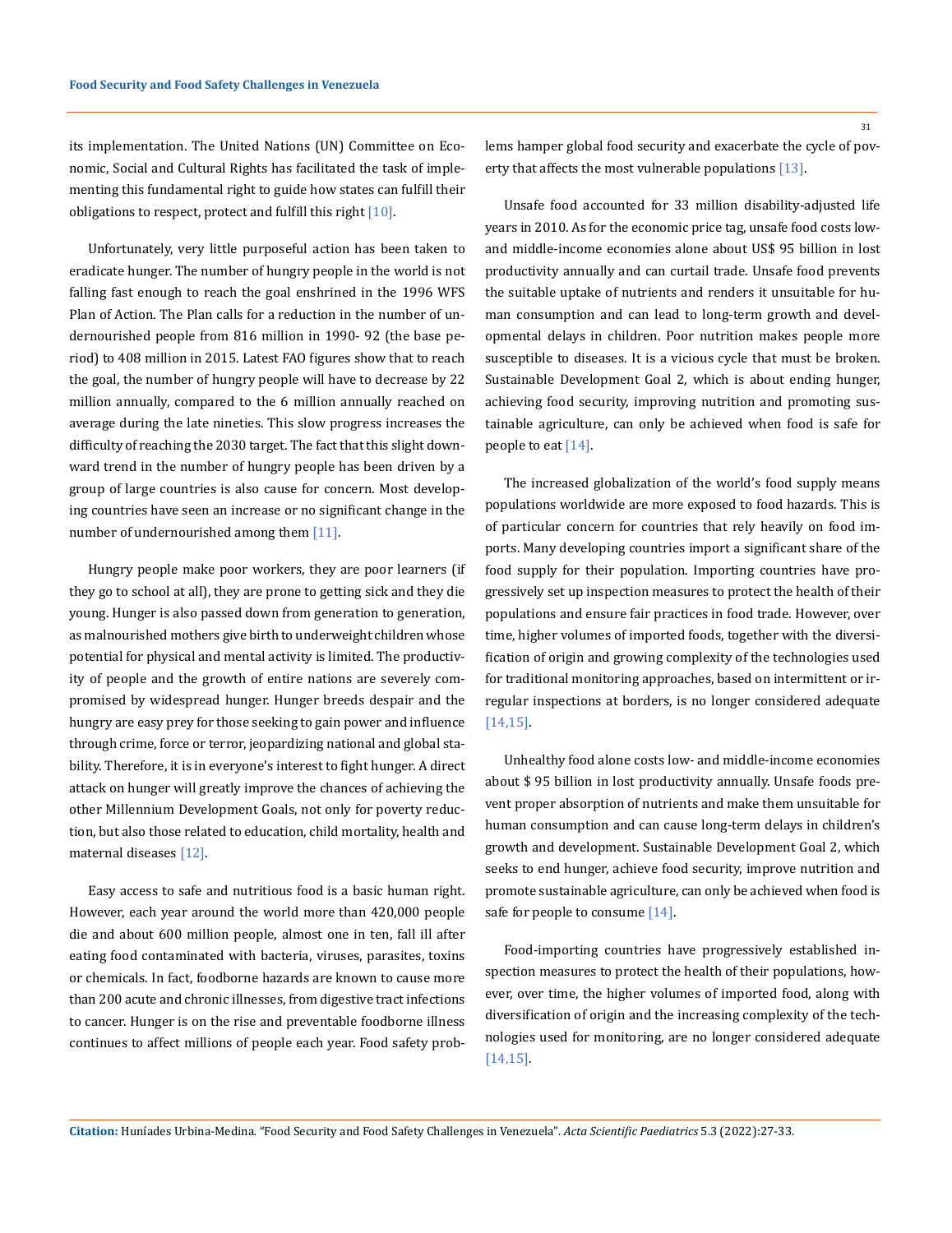The main responsible for the increase in poverty in Venezuela has had to do with the destruction of the Venezuelan economy and the possibility of overcoming this crisis is with economic growth and job creation, which incorporates women. Venezuelans have food challenges and a vulnerable population who receive vouchers and boxes with food from the public program Local Supply and Productivity Committee (CLAP), which is really a measure of social control by offering families registered in the system and in the party of government, foods of very low caloric value. Almost all products are imported without adequate quality control, with complaints from beneficiaries, who sometimes receive expired products  $[16, 17]$ .

Venezuelan Authorities in charge of official controls have no direct oversight over the production process of their trading partners. With the development of trading relationships, increased dialogue between competent authorities of importing and exporting countries, use of certification mechanisms and improved oversight of the importers community are some of the available options to strengthen the effectiveness of imported food controls. The Codex Alimentarius Commission held its first meeting in 1963 with the objective of developing food standards to protect public health and ensure fair practices in food trade. Since then, it has developed hundreds of internationally recognized standards, guidelines and codes of practice, and plays a crucial role in ensuring that traded food is safe and of high quality. These science-based, internationally adopted standards provide a framework for governments to establish criteria for food to ensure safety and harmonize food trade. Codex is, therefore, the invisible link between those working in the food chain and the consumer. The Codex Alimentarius is vital for governments, industries and other actors in helping to ensure that food is safe to eat regardless of the borders that it has crossed [14,18].

National governance is essential to ensure that the entire population can have access to quality food. FAO supports governments in the transition from food control systems to governance mechanisms that promote sustainable agriculture, the production of safe and nutritious food and access to fair world trade. Enabling governance at the national level also contributes to the achievement of the Sustainable Development Goals. FAO assists countries in building food safety emergency prevention and management systems to

strengthen the resilience of countries to crises in the food chain [11].

The compensatory policies offered by the Venezuelan State to the most vulnerable population group do not cover their needs and the way to implement them is not the most appropriate, therefore, it is necessary to achieve greater intervention in the design, monitoring and evaluation of these policies, allowing that individual and the family assume responsibilities in matters of health and nutrition for the achievement of their well-being and development.

An adequate level of food security guarantees that the country advances towards a full condition of integral development. If a certain degree of legal, social and food security is not achieved; the country risk will increase and private investments cease partially or totally, generating more and more an increase in economic and social poverty that compromises the productivity and competitiveness of the nation. When a country is classified in Critical Dependency, like Venezuela, Food Security is compromised, increasing vulnerability. The diet of its inhabitants depends to a great extent on foreign trade and fallible and changing international relations [16-18].

#### **Conclusions**

Unfortunately, the region of the Americas, despite its natural wealth, has become the most unequal region in the world and all forms of malnutrition are present in its countries, including Venezuela. The poorest are those who generally suffer from malnutrition and its effects, either due to deficit or excess. Another food problem is hidden hunger, understood as the deficiency of vitamins and minerals in the diet and whose effects have already been determined since the 1990s by various studies at both Latin American and national levels.

In Venezuela, there is a deficient and precarious situation in terms of vulnerability and risk, which refer to the critical dependence on food imports and a precarious sufficiency of food availability, which is increasingly unstable. It is shown that the national government must consider as an urgent need, collaboration with all interested parties to develop sustainable strategies in the medium and long term that promote activities aimed at guaranteeing food security, manifesting it in all relevant policies and programs, to ensure, without restrictions, the fulfilment of the human right to food and health.

**Citation:** Huníades Urbina-Medina*.* "Food Security and Food Safety Challenges in Venezuela". *Acta Scientific Paediatrics* 5.3 (2022):27-33.

32